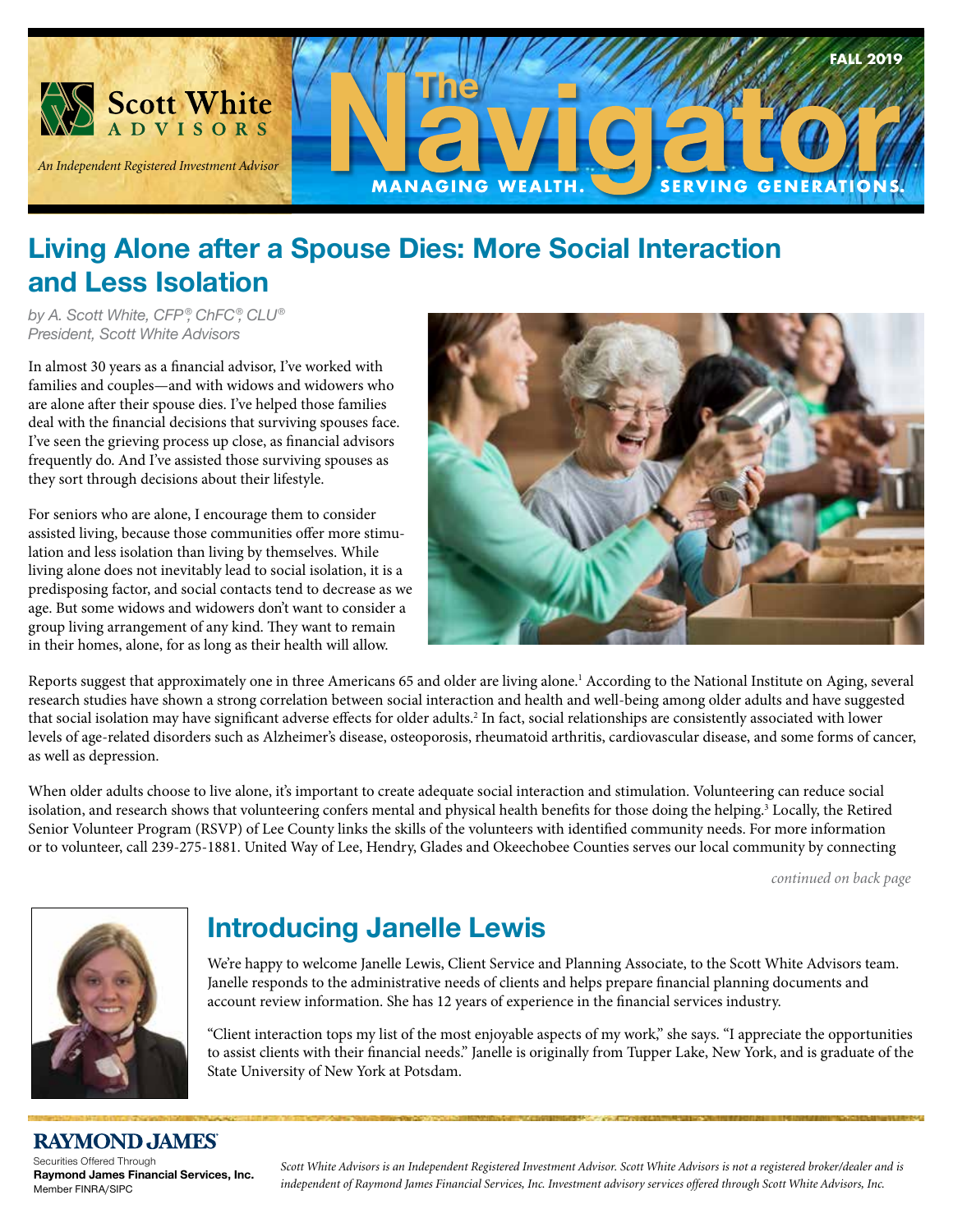

## **Questions & Answers**

**Q: It's hurricane season. How can my family protect our financial records if we have to evacuate, and if Scott White Advisors office is closed due to a hurricane, how can we get client services?** 

A: Protecting financial records by creating a fire safe and easily transportable document box will make a traumatic evacuation or disaster recovery process easier for you and your loved ones. Place copies of all your financial documents in a fireproof, locking document box. Include all investment and retirement account numbers; critical contact information including your insurance agent, attorney, financial advisor; and home, life and medical insurance policies. Make sure all family members know where the box is stored. Also, contact a trusted family member or friend outside of your household and share the document box location in case something should happen to you.

In the past 18 years of our firm's history, we've closed our office several times due to hurricanes—and the team at Raymond James Client Services was standing by to help. As our firm's broker-dealer, Raymond James Financial Services provides custodian services for our clients' funds. They also provide back-up support to handle client questions and requests in rare situations when our staff isn't available.



## **Congratulations, Dawn and Gage Hamm!**

Our Senior Planning Assistant, Dawn, married Gage Hamm in Bonita Springs. They met 6 years ago on a blind date while both were students at FGCU. Dawn said when she and Gage exchanged vows that they had written, there wasn't a dry eye in the audience—everyone was crying happy tears.



*Scott and Adriana visited Chicago to help son Jonathan move into his new apartment. Here is Scott on the Navy Pier with Chicago in the background, and Adriana and Jonathan on the Navy Pier near the John Hancock Center.* 

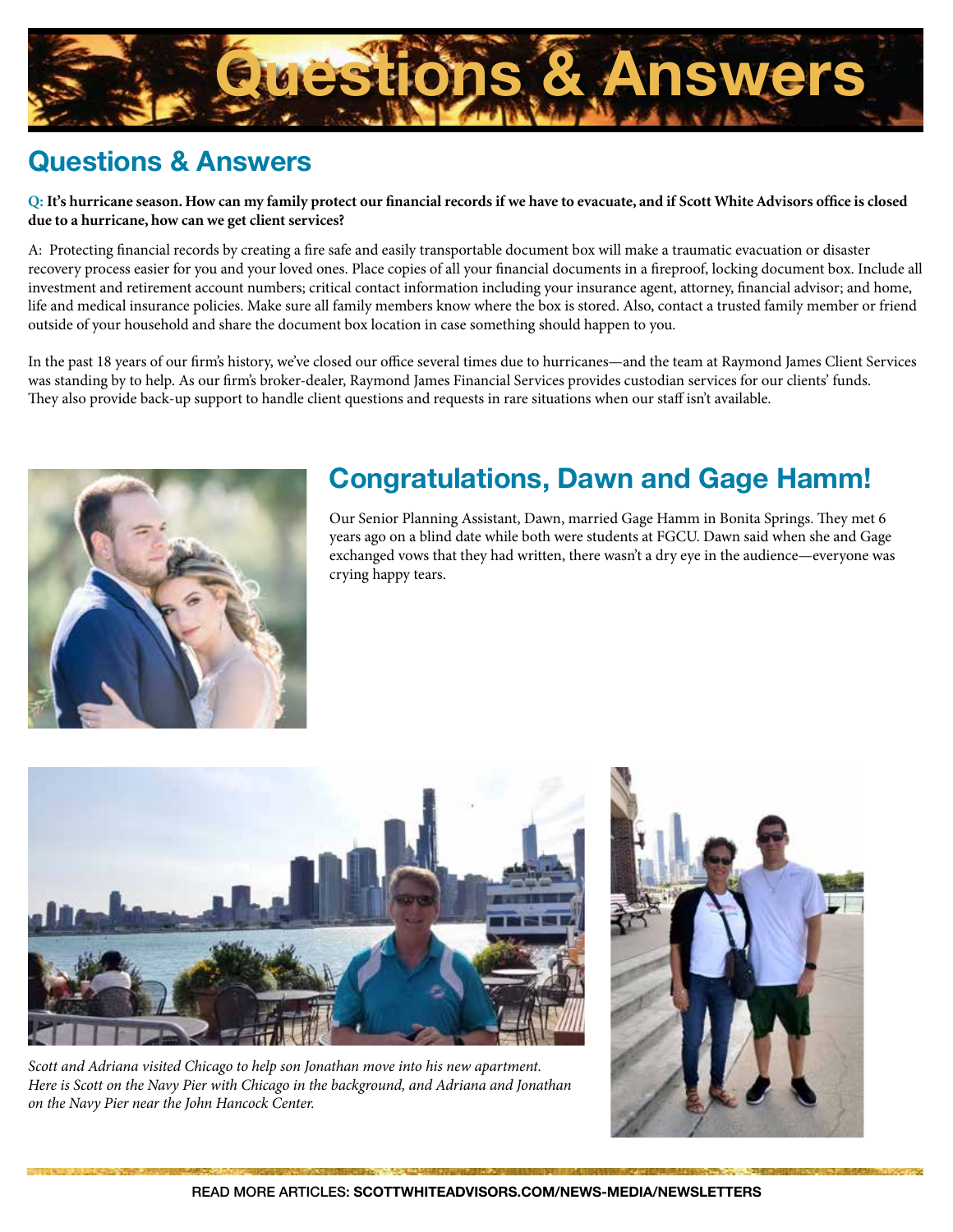

# **A Grandparent's Lasting Gift: 529 College Savings Plans**

*by A. Scott White, CFP ®, ChFC®, CLU® President, Scott White Advisors*

Making it possible for a grandchild to attend college can make a difference in that child's life—forever. A study from Georgetown University found that, on average, college graduates earn \$1 million more in earnings over their lifetime. And another study by the Pew Research Center found that the median yearly income gap between high school and college graduates is around \$17,500.<sup>1</sup>

Grandparents can invest in 529 college savings plans as a tax-efficient way to save for their grandchildren's college educations. Plan funds are protected from bankruptcy and if the student doesn't deplete the account, the funds can later be transferred to another relative who is or will be a student.

College expenses are rising every year, according to the College Board's latest report on the total average costs\* of a college education.2 Average estimated undergraduate budgets for 2018-19 were: \$25,890 for four-year public colleges for in-state students, on campus; \$41,950 for four-year public colleges for out-of-state students, on campus; and \$52,500 for four-year private nonprofit colleges, on campus.

*\*Total average cost: tuition and fees, room and board, books and supplies, transportation, and a small amount for miscellaneous expenses.*

In addition to furthering the education of the 529 plan recipient, one of the benefits of a 529 college savings plan is that all distributions used to pay for qualified education expenses are federal tax free.

#### **Qualified Education Expenses**

**Tuition:** Considered a qualified education expense for both full- and part-time students at accredited institutions. (To check whether the school is accredited, go to ope.ed.gov/dapip/.) Study abroad programs can also be qualified expenses, particularly if the student is receiving credit for attending.

**Room and board:** Dorm room and sorority/fraternity living quarters are qualified expenses if the student is enrolled in an eligible college at least half of the time. If the student lives off campus, qualified room and board costs are limited to what's included in the college's cost of attendance (COA) allowance for the period. Costs in excess of the COA aren't considered qualified expenses.

**Books and supplies:** Included expenses comprise all textbooks and other required reading materials, plus supplies such as pens, paper, and calculators.

**Computers and peripheral equipment:** This includes tablets, laptops, printers, internet access, and necessary software, such as Microsoft Word and AutoCAD.

Special needs resources: If the student has a disability and needs assistance or special equipment, these costs are considered qualified expenses.<sup>3</sup>

#### **Nonqualified Expenses**

Plan proceeds can be used to pay for other expenses, but any earnings from these withdrawals are subject to federal income taxes and applicable state taxes, plus a 10% penalty. You may also have to pay back income-tax deductions you claimed on your previous tax returns. Nonqualified expenses include:

**Cell phones and data plans:** While these aren't qualified expenses, be sure to check with the college, as many schools offer student discounts on plans and phones.

**Transportation expenses:** Whether it's the cost of getting to campus daily or traveling home, these expenses are already factored into the overall COA by most schools.

*continued on back page*